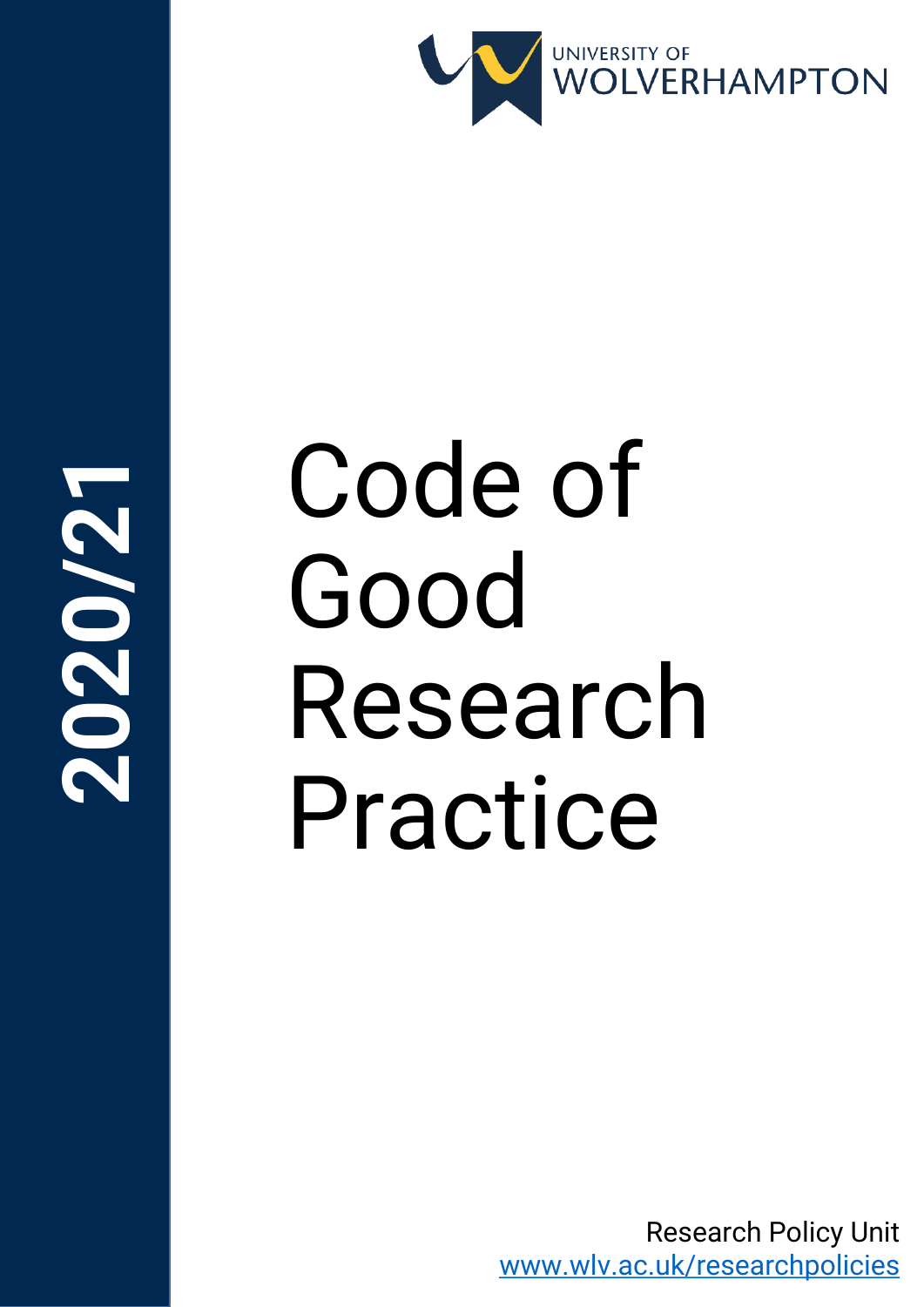#### **UNIVERSITY OF WOLVERHAMPTON CODE OF GOOD RESEARCH PRACTICE**

# **1) INTRODUCTION**

The University of Wolverhampton's Code of Good Research Practice has been developed to articulate the importance of integrity and rigour in all research carried out at and in partnership with the University. The Code offers assistance to researchers in helping them to determine how to apply the baseline standards set by policies and regulations of the University, as well as by wider legal and contractual requirements and ethical norms, to the situations which face them in everyday practice of research.

# **2) SCOPE**

The Code applies to all members of the University's academic and non-academic staff; research fellows, assistants and associates; research administrators; students undertaking research as part of a programme of study (taught or research); visiting researchers as well as all those with honorary positions conducting research within, or on behalf of the University of Wolverhampton.

This includes collaborative work conducted on and off campus, where the lead is not a University of Wolverhampton employee, or is clinical contract holder, consultant or contractor. The Code also covers any person(s) not affiliated with or acting on behalf of the University, but who use University premises for research. The Code applies to all research projects conducted, whether externally funded or not. It is applicable to all disciplines of research and applies to all stages of a research project, from beginning to end.

Throughout the document, the term 'researcher' is used to mean any individual carrying out research or other activity in the scope of this Code.

# **3) OUR VALUES**

The University of Wolverhampton has core values; values which guide the decisions we make and how we engage with communities, our partners, staff and students both locally and globally.

**Collaborative** - We have a responsibility to collaborate and to be clear in the way we interact with each other, guiding the decisions we make

**Ambitious** – To be a progressive and influential sector leader enhancing economic impact and accelerating ambition across the entire University community.

**Respectful** – We will behave respectfully and ethically in all that we do. We will be inclusive and fair in our interaction with each other

**Effective** – We will act professionally and transparently when engaging with our communities locally and globally.

The University is committed to its vales and maintaining the highest standards of ethics and integrity in its research and is committed to ensuring that all researchers should be able to pursue their work in an atmosphere free of prejudice and harassment.

# **4) GENERAL PRINCIPLES**

All researchers at the University are expected to conduct research in accordance with the core elements of research integrity, namely honesty in all aspects of research, rigour in line with prevailing disciplinary standards and norms, transparency and open communication, and care and respect for all participants in and subjects of research.

Researchers at all levels must conduct a risk assessment of any planned research to determine:

- a) the ethical considerations that are relevant to the proposed research
- b) the potential for risks to the organisation, the research, or the health, safety and wellbeing of researchers and research participants; and
- c) what legal requirements govern the research.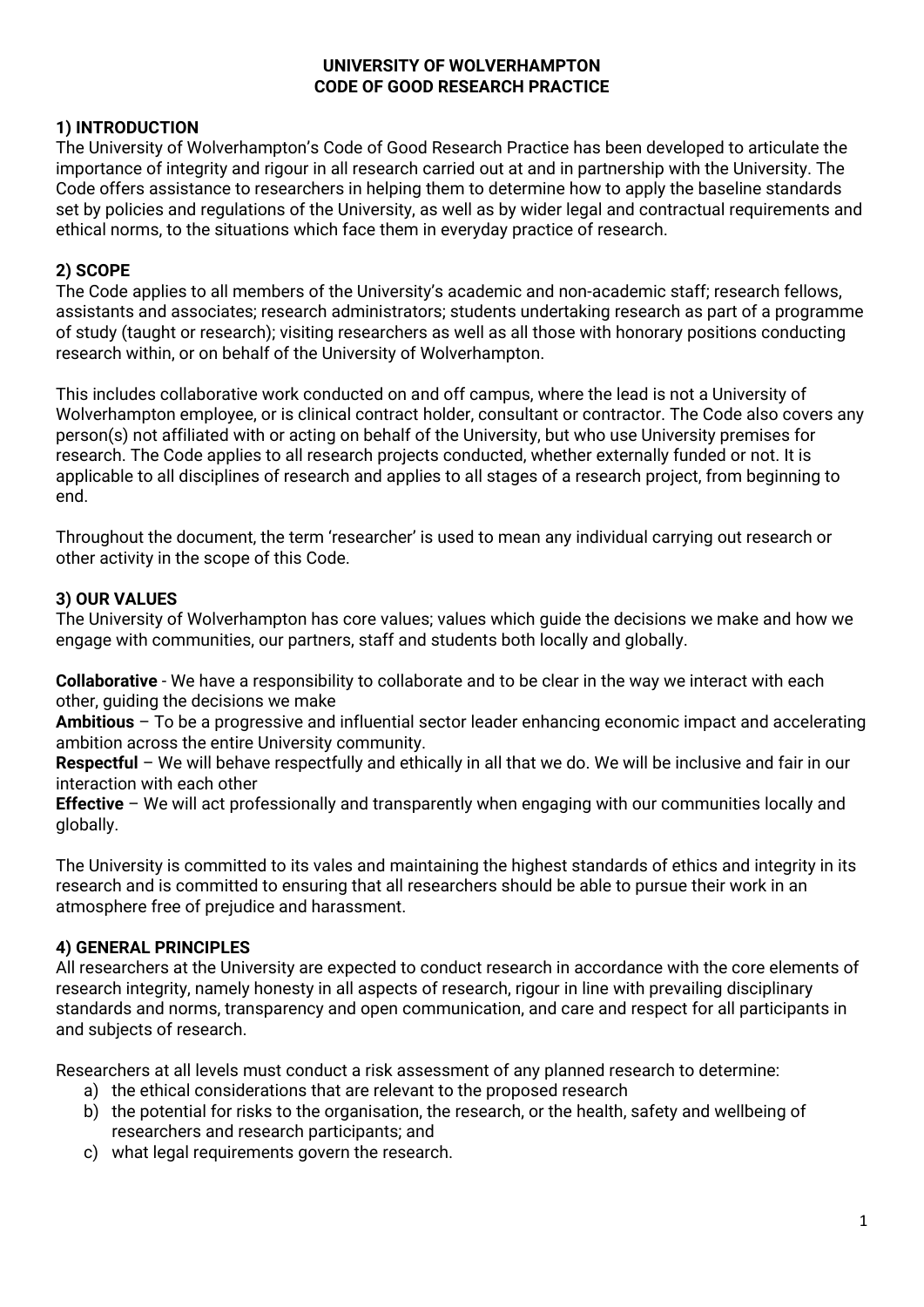Researchers must try to anticipate any risks that the proposed research might produce results that could be misused for purposes that are illegal or harmful. Researchers must report any risks to, and seek guidance from, the appropriate person(s) in the University and take action to minimise those risks. In the first instance, researchers at the University must report anticipated risks to their Associate Dean (Research).

All research requires ethical review to facilitate the conduct of University activities in a manner that manages ethical risk appropriately, and which safeguards researchers.

In addition all Staff and Research Student projects must undergo full ethical review (and secure approval) before any data collection starts.

Those undertaking approved research should remain alert to emerging ethical issues throughout the life of the project; where issues are identified after project start, or where there are significant amendments to the design or execution of the project, re-approval may be required.

Researchers must familiarise themselves and act in accordance with both University policy and processes and with external requirements pertaining to the conduct of their work. They should observe the highest standards of research integrity and embed good practice in all aspects of their work. To facilitate such efforts, this document provides guidelines on good practice in research.

# **5) RESEARCH DESIGN**

When designing research projects, researchers must ensure that:

- a) the proposed research addresses pertinent question(s) and is designed either to add to existing knowledge/practice about the subject in question or to develop methods for research into it;
- b) the design of the study is appropriate for the question(s) being asked and addresses the most important potential sources of bias.
- c) the design and conduct of the study, including how data will be gathered, analysed and managed, are set out in detail in a pre-specified research plan or protocol;
- d) all necessary skills and experience will be available to carry out the proposed research, in the proposed research team or through collaboration with specialists in relevant fields;
- e) sufficient resources will be available to carry out the proposed research and that these resources meet all relevant standards;
- f) any issues relating to the above are resolved as far as possible prior to the start of the research.

Researchers must be prepared to make research designs available to peer reviewers and journal editors when submitting research reports for publication.

# **6) RESEARCH GUIDANCE AND LEGISLATION**

Where available, the University expects researchers to observe the standards of research practice set out in guidelines published by funding bodies, scientific and learned societies, and relevant professional bodies.

All researchers should be aware of the legal requirements, which regulate their work including health and safety legislation, data protection legislation and the Freedom of Information Act.

Detailed information is available from the Research Policy Unit's 'Research Policies, procedures and Guidelines' web site [www.wlv.ac.uk/researchpolicies](http://www.wlv.ac.uk/researchpolicies)

# **6.1) Funder requirements**

Research funders can reasonably expect the University to ensure that an adequate policy framework exists that promotes and promulgates good research practice, that emphasises integrity and rigour in research and that facilitates the development of a culture in which the following general principles can be understood and observed. Such expectations are set out in Universities UK's Concordat to Support Research Integrity which has been signed by the University's leading funders, including UKRI, HEFCE and the Wellcome Trust. Compliance with the Concordat is a condition of receipt of funding.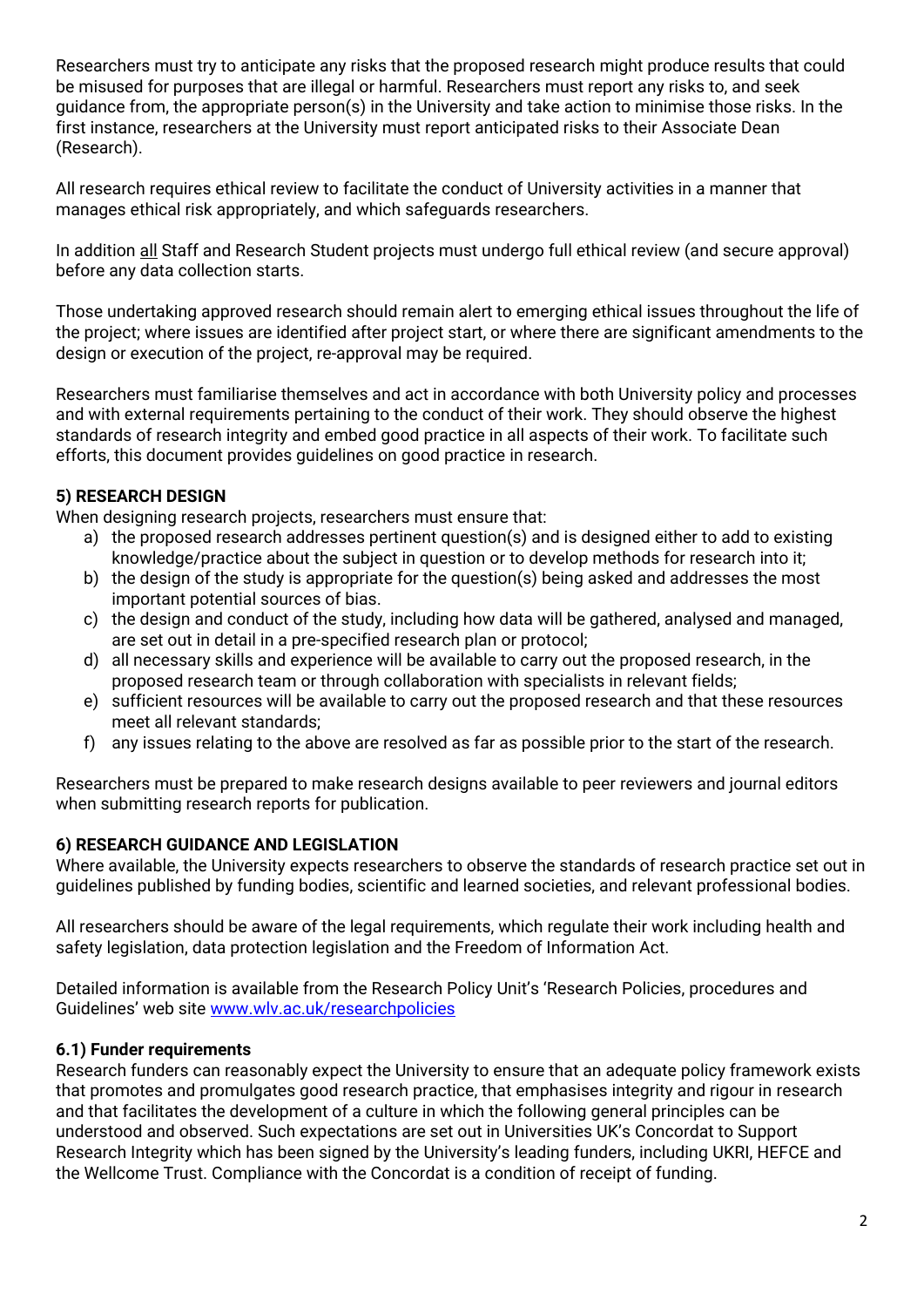Many funders have published their own policies, including UKRI's Policy and Guidelines on the Governance of Good Research Conduct and the Wellcome Trust's Guidelines on Good Research Practice. A list of relevant policies and guidance from various funders is provided at the end of this document. Researchers should ensure that they are aware of and abide by all policies and guidelines that apply to their research.

Research Councils and charities fund for public benefit, and impose certain obligations and restrictions on the use of their funds, for example a requirement to disseminate research findings, and a proscription on funding research for the purpose of direct commercial or private gain. Researchers should be aware of these obligations and seek advice where required.

Researchers should report any significant changes in the direction of funded research to the funder or other relevant body. Best practice would be to discuss any change in direction of the research with the funder prior to its implementation. Most funding agreements will provide a mechanism for handling this process.

The Project Support Office can provide guidance on funder requirements and funding agreements.

# **6.2) Adherence to legal and ethical guidelines**

All research carried out at the University must also comply with relevant legal, regulatory, professional and ethical requirements and standards. This includes submitting research proposals for ethics review where appropriate and abiding by the outcome of that review. Researchers must also ensure that research projects are approved by all applicable bodies, ethical, regulatory or otherwise.

Researchers should be familiar with guidance on University procedures for ethical assessment, review and approval found on the webpage [www.wlv.ac.uk/ethics](http://www.wlv.ac.uk/ethics)

For guidance on all legal matters, visit<https://www.wlv.ac.uk/about-us/governance/legal-information/>

# **6.3) Overseas research**

When conducting, or collaborating in, research in other countries University researchers must comply with the legal and ethical requirements existing in the UK and in the countries where the research is conducted. Similarly researchers based abroad who participate in UK hosted research projects must comply with the legal and ethical requirements existing in the UK as well as those of their own country.

# **6.4) Insurance and indemnity**

University researchers must ensure that all research projects have sufficient arrangements for insurance and indemnity prior to the research being conducted. Guidance on University procedures for insurance may be found at <https://www.wlv.ac.uk/staff/services/finance/departmental-services/insurance--inventory/>

# **6.5) Health and safety**

University researchers must ensure that all research carried out under their auspices, or for which they are responsible, fulfils all requirements of health and safety legislation and good practice. Researchers must bear in mind that certain types of research can present particular issues of health and safety. They must ensure that all research which involves potentially hazardous or harmful material or which might cause harm to the environment complies with all legal requirements and other applicable guidelines. Researchers should also consider any implications with respect to their own health & safety and that of any participants. The University's guidance on Health and Safety may be found at<https://www.wlv.ac.uk/staff/services/hsd/>

# **6.6) Finance**

University researchers must ensure that the terms and conditions of any grant or contract related to the research are adhered to. The University issues guidelines regarding the purchasing or procurement of materials, equipment or other resources for research and the hiring of staff for research projects.

Researchers must comply with the University's guidelines regarding the use and management of finances relating to research projects. They must cooperate with any monitoring and audit of finances relating to research projects and report any concerns or irregularities to the appropriate person(s) as soon as they become aware of them.<https://www.wlv.ac.uk/media/wlv/pdf/UoW-Financial-Regulations.pdf>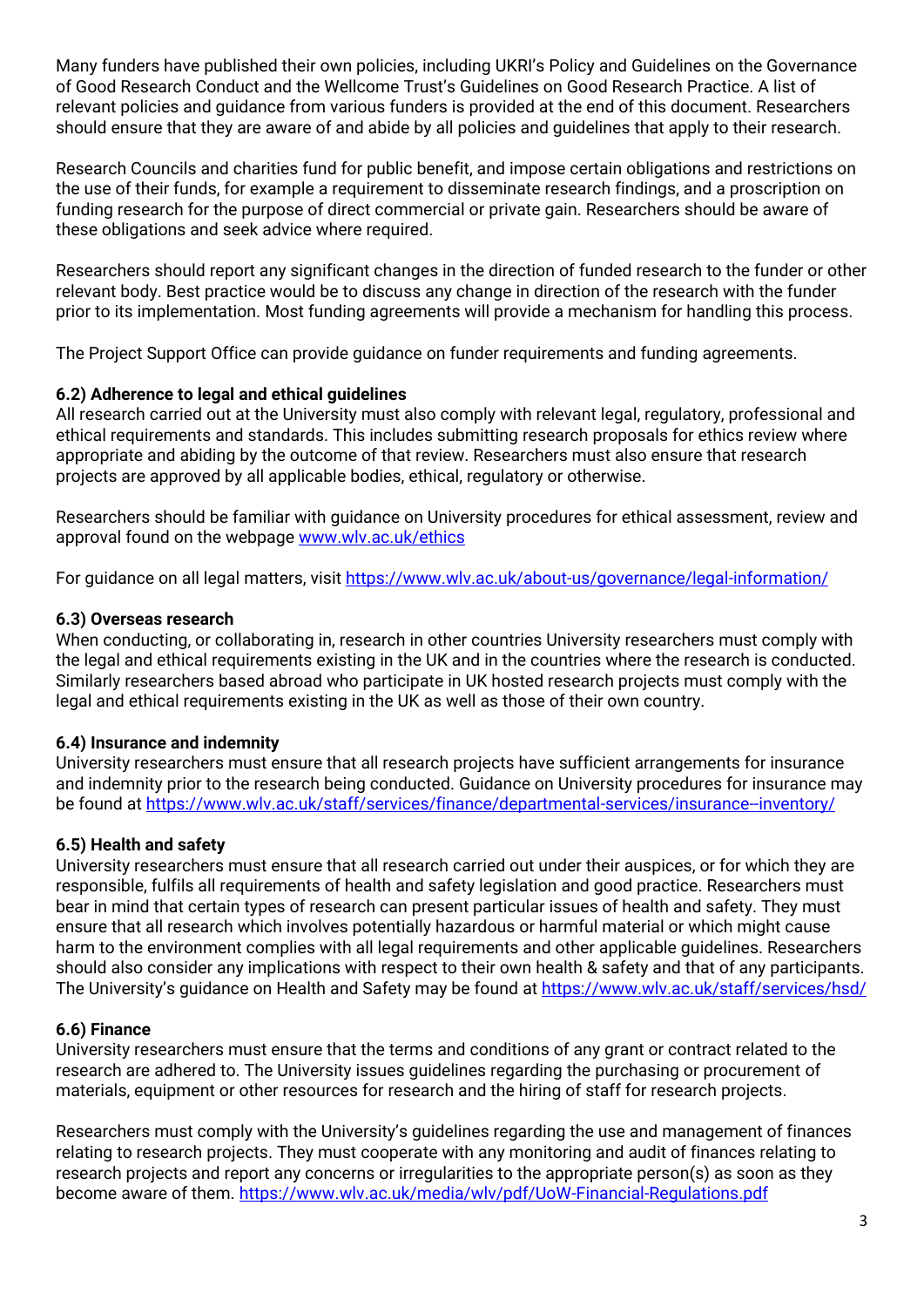# **7) ETHICAL PRACTICE**

#### **7.1) Ethical Principles**

The University and researchers should adhere to the following principles, which set out the responsibilities and values relevant to research. While some elements may seem self-evident, and there is some overlap, these principles aim to encourage all involved in research to consider the wider consequences of their work and to engage critically with the practical, ethical and intellectual challenges that are inherent in the conduct of high quality research, rather than treating codes of practice such as this as just another procedure to be followed.

The principles below are based on those of the UK [Research Integrity Office](http://www.ukrio.org/publications/code-of-practice-for-research/2-0-principles/) and the [European Code of](http://www.allea.org/Content/ALLEA/Scientific%20Integrity/A%20European%20Code%20of%20Conduct%20for%20Research%20Integrity_final.10.10.pdf)  [Conduct for Research Integrity](http://www.allea.org/Content/ALLEA/Scientific%20Integrity/A%20European%20Code%20of%20Conduct%20for%20Research%20Integrity_final.10.10.pdf) 

- Principle 1: Excellence
- Principle 2: Honesty
- Principle 3: Integrity
- Principle 4: Cooperation
- Principle 5: Accountability
- Principle 6: Training and Skills
- Principle 7: Care, Safety and Respect

Researchers should work to ensure that, throughout the lifecycle of their investigations, ethical issues relating to their research projects are identified and managed. Ethical issues should be interpreted broadly and may encompass areas where regulation and approval processes exist as well as areas where they do not. All appropriate licences, permissions and approvals must be in place before research starts and be updated as necessary if plans change.

#### **7.2) Ethical Review, Approval & Practice Procedures**

The University has developed a [Handbook for Ethical Approval & Practice Procedures](https://www.wlv.ac.uk/media/departments/research/documents/Handbook-for-Ethical-Approval-&-Practice-Procedures.pdf)

The procedures for ethical review, approval and practice in this handbook have been designed to assist in the application and assessment of ethical approval requests, implementation of good conduct in research, and in the prevention of misconduct. This is to ensure that researchers conduct research of the highest quality.

The handbook is written for all researchers who are planning to carry out a research project, and staff involved in assessing applications for ethical approval. It may be used as a reference in the preparation of bid for grant funding.

#### **7.3) Ethical Considerations**

As part of ethical review researchers at all levels (UG, PGT, PGR & Staff) must identify whether the following ethical considerations are relevant to the proposed research, and projects including these factors must undergo full ethical approval:

- **a) Health & Social Care**: Any project involving the NHS or Social Care, its staff, patients, data or facilities; or individuals covered by the Mental Capacity Act 2005.
- **b) Animals**: Any project involving animals.
- **c) Humans & Personal Data:** Any projects involving people, their data or tissues, particularly those which are high risk either due to their participant profile, design or methodology. Significant risks include:
	- i) Potentially vulnerable groups, e.g. children / minors, prisoners, those with cognitive impairment or those in unequal relationships;
	- ii) Requirement for co-operation of a gatekeeper for initial access (e.g. students at school, members of a self-help group, nursing home residents);
	- iii) Requirement for participants to take part without full knowledge and consent (e.g. involving covert observation or deception of participants);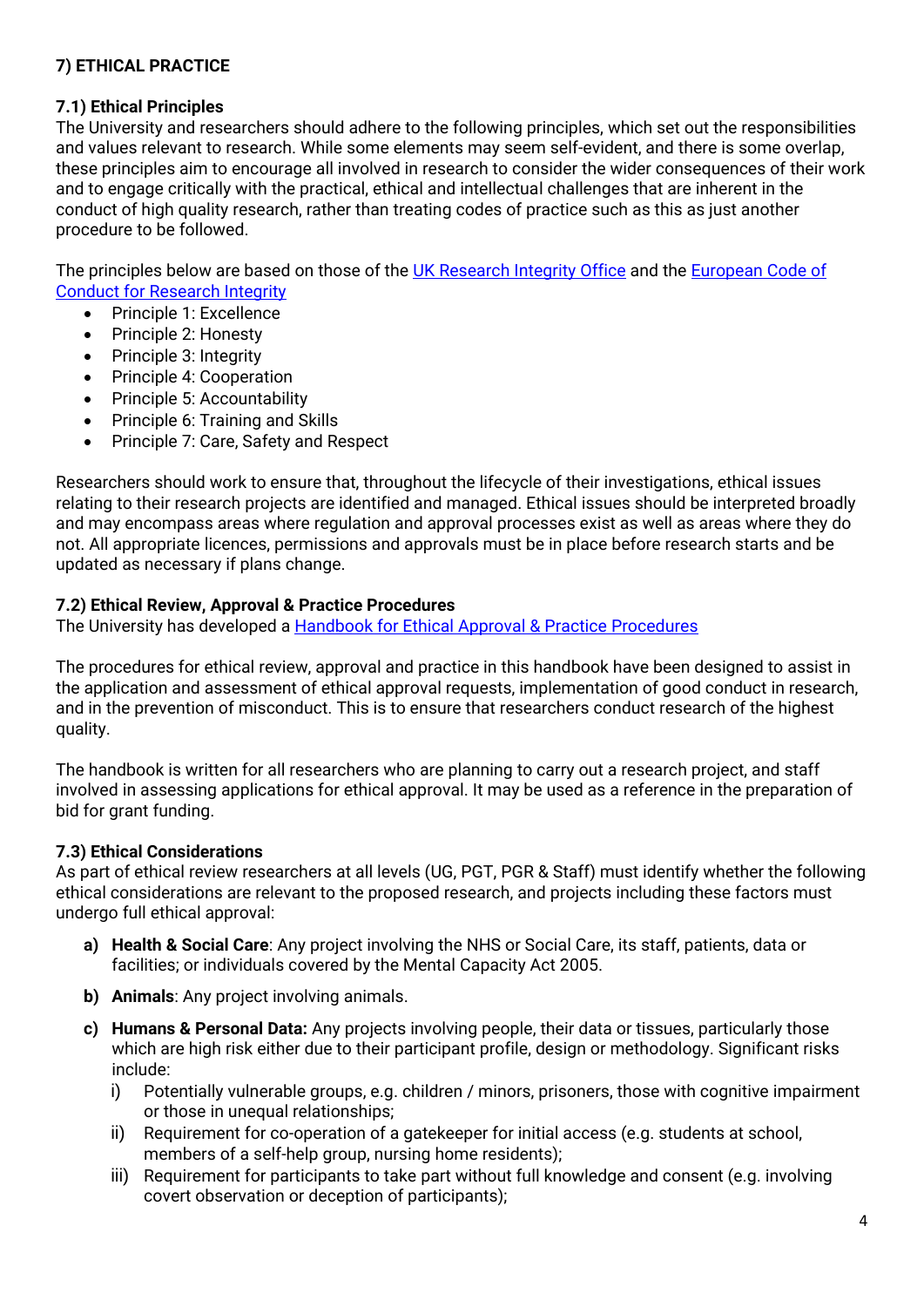- iv) Sensitive topics (e.g. sexual activity, drug use, politics, illegal activities);
- v) Administering drugs, food or other substances to participants;
- vi) Obtaining tissue samples (including blood) from participants;
- vii) Any invasive, intrusive or potentially harmful procedure;
- viii) Prolonged or repetitive testing;
- ix) The collection or processing of sensitive personal data (including from secondary sources) without explicit consent;
- x) Sensitive personal data transfer to partners outside the EEA;
- xi) Members of the public in a research capacity ('participant research');
- xii) Any video or audio recording of people;
- xiii) Offering financial recompense to participants beyond reasonable expenses.
- **d) Online Research**: Any projects involving social media data or accessing Massive Multiple Online Role Playing Games (MMORPG):
	- i) Researcher-generated data Using social media as a platform for researchers access large groups of participants to gather information through a variety of standard research methods such as questionnaires, focus groups etc.
	- ii) User-generated content harvesting naturally occurring data which includes:
		- content users create (e.g. a comment, Tweet, video, blog post etc) data that records users' engagement with content and other users (e.g. likes, shares, retweets, followers, friends etc)
		- other user data that is collected by the social media company possibly without the user being aware e.g. location data.
- **e) Sensitive Materials:** Any project involving:
	- i) data covered by statute such as the Official Secrets Act and Counter-Terrorism and Security Act 2013;
	- ii) highly controversial subjects, such as pornography, but does not necessarily involve human participants.
	- iii) viewing or dissemination of illegal materials.
- **f) Environment:** Any project posing a significant potential risk to a physical environment or material culture. This includes but is not limited to levels of pollution greater than that permitted under UK law.
- **g) Institutional Research**: Any institutional research including pedagogic research, educational research and all individual research and scholarship related to learning, teaching and assessment and the student experience, if the work could provide evidence for strategic decision making and enhancement.
- **h) International:** Any project involving:
	- i) travel to areas of acute political sensitivity;
	- ii) cultural, governance or legal frameworks which are unfamiliar to the individual undertaking the work or not equivalent to those used in the UK;
	- iii) requiring licences or permissions from international bodies.
- **i) Safety of those involved:** Any project posing a significant risk to the safety and well-being whether physical, psychological, emotional or reputational - of those involved, including participants and/or the project team. 'Significant risk' is defined as outside that which a normal person would be exposed to in daily life.
- **j) Collaborator or Funding Source:** Any project where any of the following may apply:
	- i) the funder or collaborator's ethos and values are at odds with the University's;
	- ii) funds or other project resources have been unethically obtained;
	- iii) the funder or collaborator has a poor ethical track record;
	- iv) the relationship could negatively affect the University's reputation;
	- v) the terms of the funding are prohibitive (e.g. in restricting publication or influencing research design).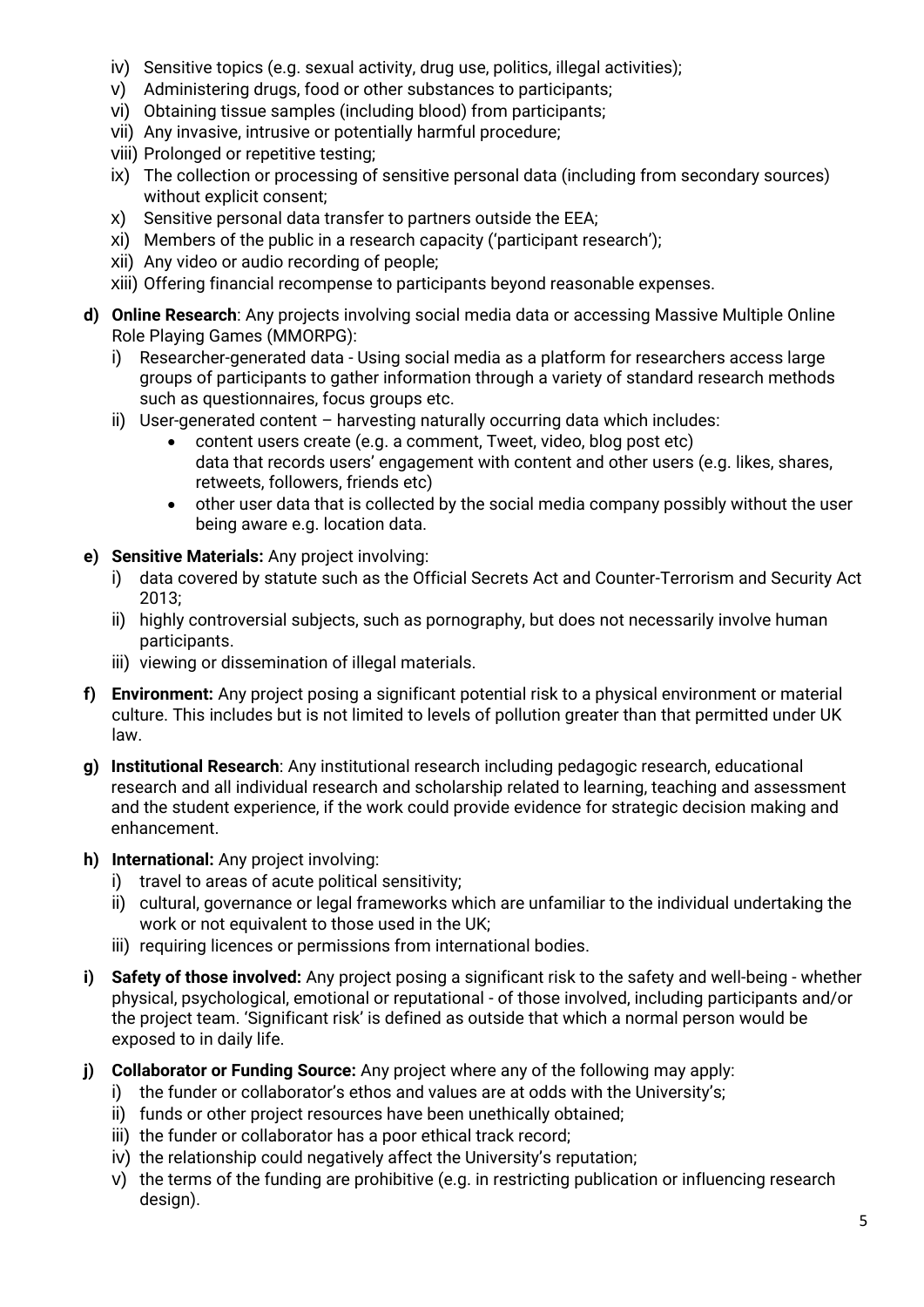- **k) Conflicts of Interest:** Any project involving any actual, potential or perceived conflicts of interest. Approved projects require effective management of the interest to be put in place before work starts.
- **l) Publically available:** Any work that is intended to be placed in the public domain including social media.

# **7.4) Research involving human participants**

All research involving human participants, human material and human data must comply with all the relevant legal and ethical requirements. Particular care must be taken with research involving vulnerable groups such as the very elderly, children and those suffering mental illness; and covert studies or other projects which do not involve full disclosure to participants

All research involving human participants or personal data carried out by University employees or on University premises must abide by University ethical guidance on [Recruiting Research Participants.](https://www.wlv.ac.uk/research/research-policies-procedures--guidelines/ethics-guidance/recruiting-research-participants/)

Researchers are required to consider the ethical risk of any procedure within a research project which involves human participation or personal data. Advice must be sought from the relevant Faculty ethics panel in case of doubt. Where the need for formal review is identified, reasonable and proportionate independent ethical review must be carried out prior to research work commencing.

The ethical issues that researchers encounter in their work may vary according to the type of research they undertake. As such, researchers should familiarise themselves with the ethical guidance relevant to their subject area or issued by their funder. Those undertaking social research involving human participants may find it particularly useful to consult the ESRC's Framework for Research Ethics.

# **7.5) Safeguarding & Prevent**

Researchers should familiarise themselves with the University Safeguarding and Prevent statement [https://www.wlv.ac.uk/staff/media/departments/office-of-the-vice-chancellor/documents/Safeguarding](https://www.wlv.ac.uk/staff/media/departments/office-of-the-vice-chancellor/documents/Safeguarding-and-prevent-statement-April-2019.pdf)[and-prevent-statement-April-2019.pdf](https://www.wlv.ac.uk/staff/media/departments/office-of-the-vice-chancellor/documents/Safeguarding-and-prevent-statement-April-2019.pdf)

# **a) Safeguarding**

The University has a duty, both in law and as a responsible organisation, to take reasonable care of children and adults at risk coming onto its premises or otherwise engaging with the university. The University encounters children and adults at risk in a variety of settings, including through its research activities. The term safeguarding is used to define actions taken to protect vulnerable groups from harm.

Everyone who comes into contact with children/adults at risk (and their families) has a role to play. In order to fulfil this responsibility effectively, all researchers should make sure their approach is centred on the vulnerable individual. This means that they should consider, at all times, what is in the best interests of the child/adult at risk.

Researchers should seek to manage effectively the risks associated with activities involving children and adults at risk through:

- Completing a risk assessment to identify risks and means of reducing or eliminating these;
- Implementing the required actions identified by the risk assessment and reviewing the effectiveness of these on a regular basis;
- Ensuring that the appropriate DBS checks, or other appropriate screening checks are conducted, depending on eligibility, for any individuals conducting research which involves working with children or adults at risk.

Concerns for the safety and wellbeing of children and adults at risk could arise in a variety of ways and in a range of situations. For example, a child/ adult at risk may report or show signs of abuse, someone may hint that a child/adult at risk is or has been subject to harm, or that a colleague is an abuser, or someone may witness abuse.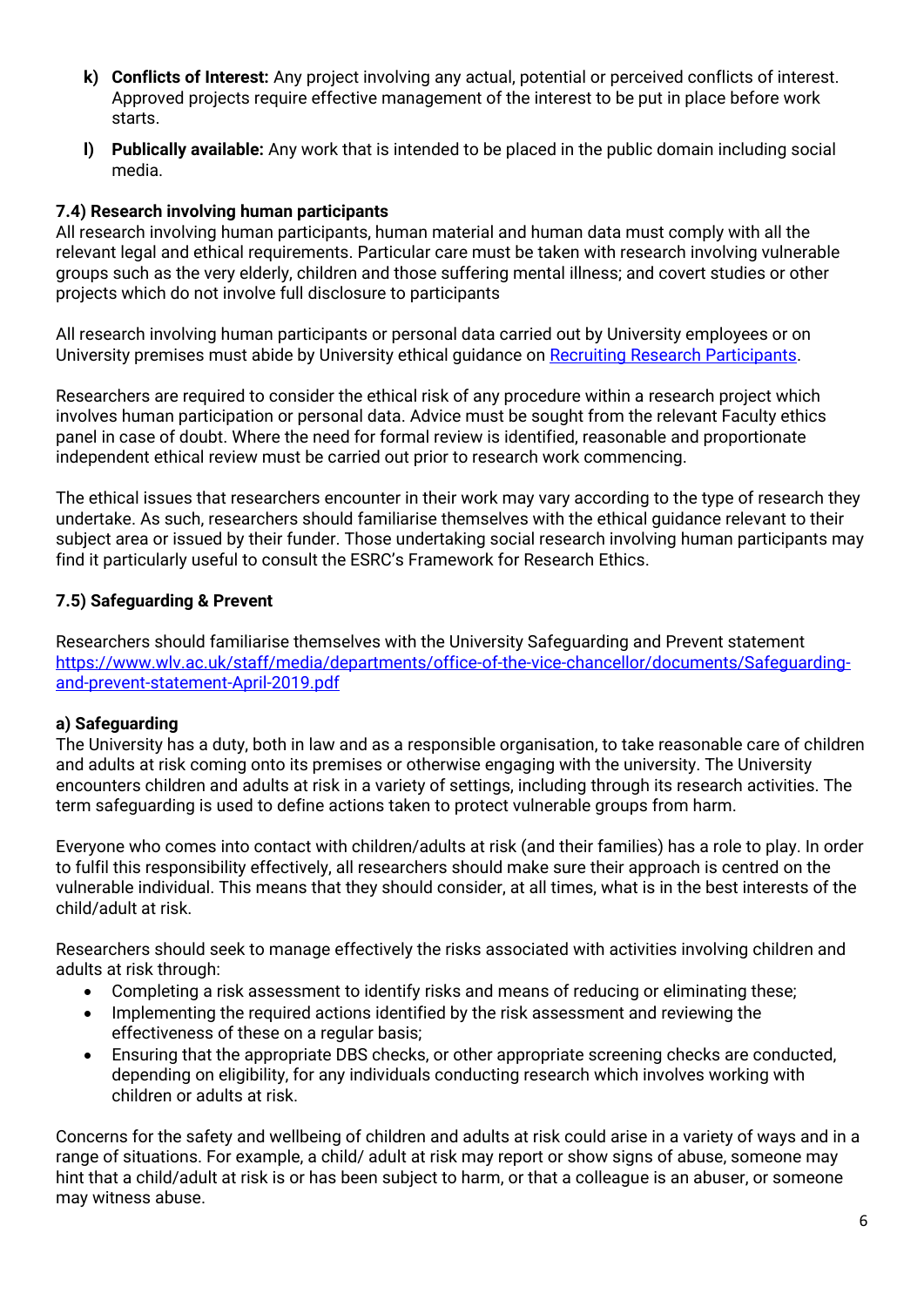Where a researcher suspects or is informed that a child or adult at risk has been, is being, or could be harmed it is not the responsibility of that person to decide whether abuse has taken place. Concerns should be shared in the first instance with the researcher's line manager/supervisor as outlined in the Safeguarding and Prevent statement.

# **b) The Prevent Duty**

Prevent is part of the Government counter-terrorism strategy CONTEST and aims to reduce the threat to the UK from terrorism by stopping people becoming terrorists or supporting terrorism. Prevent focuses on all forms of terrorism and operates in a 'pre-criminal' space'. The Prevent strategy is focused on providing support and re-direction to individuals at risk of, or in the process of being groomed /radicalised into terrorist activity before any crime is committed.

Radicalisation is comparable to other forms of exploitation; it is a safeguarding issue that researchers working in the education sector must be aware of. Radicalisation is a process by which an individual or group adopts increasingly extreme political, social, or religious ideals and aspirations that reject or undermine the status quo or undermine contemporary ideas and expressions of freedom of choice.

The Prevent Duty 2015 requires us to ensure that all researchers understand the risk of radicalisation and how to seek appropriate advice and support. Researchers may interact with people who may be vulnerable to being drawn into terrorism, and must be able to identify early signs of an individual being drawn into radicalisation. Researchers should be able to recognise key signs of radicalisation and be confident in referring individuals to the organisational safeguarding lead or the police thus enabling them to receive the support and intervention they require.

# **7.6) Health and Social Care Research**

The Health Research Authority's (HRA) [UK Policy Framework for Health and Social Care Research \(2017\)](https://www.hra.nhs.uk/planning-and-improving-research/policies-standards-legislation/uk-policy-framework-health-social-care-research/) sets out the broad principles of good research governance in the research areas of health and social care. The Policy Framework applies to all research that relates to the responsibilities of the Secretary of State for Health.

It includes clinical and non-clinical research; research undertaken by NHS or social care staff using the resources of health and social care organisations; and any research undertaken by industry, charities, research councils and universities within the health and social care systems that might have an impact on the quality of those services.

# **a) NHS Research**

Most research involving NHS patients, staff or facilities will come under the UK Policy Framework for Health and Social Care and will require review by a National Research Ethics Service (NRES) Committee. Some other research will also require NRES review for legal and policy reasons.

The NHS Health Research Authority (HRA) protects and promotes the interests of patients and the public in health and social care research. [http://www.hra.nhs.uk/.](http://www.hra.nhs.uk/) Details of when NRES review is needed are provided on the HRA website. In some cases it may be also appropriate to seek the views of relevant patient groups.

# **b) Institutional Sponsorship**

Research which falls within the scope of the UK Policy Framework requires a research sponsor; the Sponsor is a company, institution or organisation which takes responsibility for the quality and governance of the project. The UK Policy Framework states that a Sponsor is 'The organisation or partnership that takes on overall responsibility for proportionate, effective arrangements being in place to set up, run and report a research project'.

Formal confirmation from the Sponsor must be obtained prior to an application for the permissions and approvals for health and social care / community care research in the UK using the Integrated Research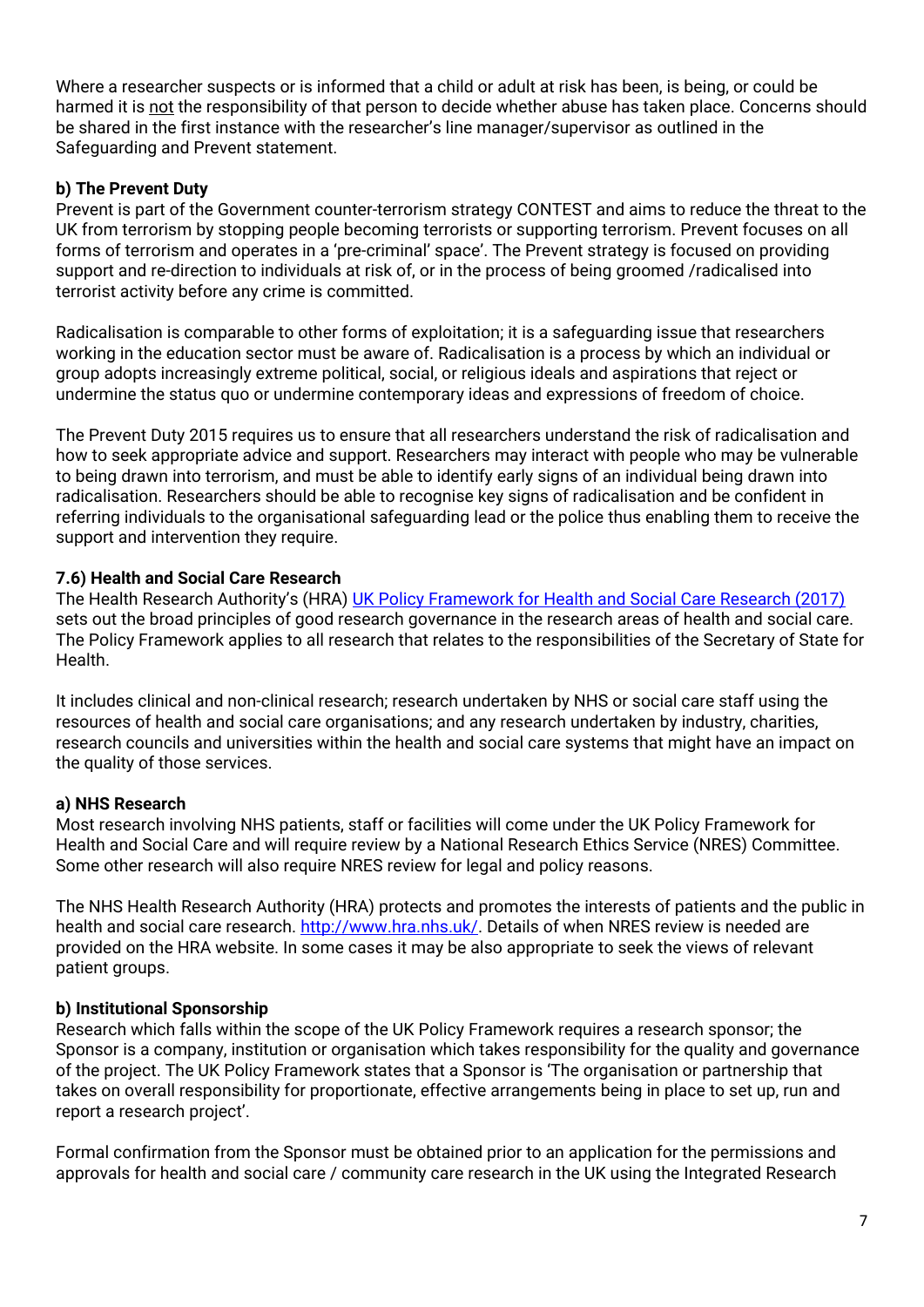Application System (IRAS). The Institutional Sponsorship Policy - [Health and Social Care Research](https://www.wlv.ac.uk/media/departments/research/documents/Institutional-Sponsorship-Policy---Health-&-Social-Care-Research.docx) sets out the policy and procedure that researchers must follow when making an IRAS application.

# **c) Good Clinical Practice (GCP)**

The University expects that all clinical research involving human participants is undertaken in line with the principles of GCP. [Good Clinical Practice](https://www.gov.uk/guidance/good-clinical-practice-for-clinical-trials) (GCP) is an international ethical and scientific quality standard for the design and conduct of clinical research involving humans. GCP is a set of core principles, which applies to all clinical investigations that could affect the safety and wellbeing of human participants. GCP is internationally recognised as best practice and compliance (including up to date training) and is a legal obligation in the UK/Europe for all trials of investigational medicinal products. GCP was developed by the regulatory authorities represented in the Tripartite International Conference on Harmonisation and provides international assurance that: (i) Data and reported results of clinical investigations are credible and accurate, and; (ii) The rights, safety and confidentiality of participants in clinical research are respected and protected.

# **7.7) Research involving human tissue**

All activity involving the acquisition, storage and use of human tissue (including cells, serum, saliva etc) as defined by the Human Tissue Authority (HTA) under relevant material for the purposes of research is covered by a number of different pieces of legislation all of which researchers must fully comply with. This includes but is not limited to the Human Tissue Act 2004, NHS Act 2006 and Mental Capacity Act 2005

Researchers must not use their own biological or personal material in their research.

[The University Policy for Use of Human Tissue in Research](https://www.wlv.ac.uk/research/research-policies-procedures--guidelines/ethics-guidance/use-of-human-tissue-for-research/uow-policy-for-use-of-human-tissue-for-research/) aligns with the requirements of the Human Tissue Authority (HTA). The aim of this Policy is be to ensure University compliance with the Human Tissue Act 2004 and ethical considerations in relation to research using human tissue.

# **7.8) Research involving animals**

The University and its funders require that research involving animals should have been subject to the following (through the appropriate bodies):

- **•** Ethical Review Process
- Home Office licence application.

Researchers are required by law to consider the opportunities for Replacement, Reduction and Refinement of animal involvement in research – the principle of "The Three Rs". The University recommends that researchers refer to the relevant national guidelines on the appropriate and ethical use of animals in research. Publications using data acquired from animal research must follow the principles of the ARRIVE Guideline (Animal Research: Reporting In Vivo Experiments.)

All animal research is overseen by the University Life Sciences Ethics Committee and in compliance with University's Policy on the Use of Animals in Scientific Research [in development]. In accordance with the Concordat on the Declaration of Openness in Animal Research, the University supports the goal of appropriate openness and transparency with respect to our use of animals.

# **7.9) The Nagoya Protocol**

The Nagoya Protocol on Access and Benefit Sharing (ABS) is an international agreement establishing a legal framework to govern access to genetic material including the associated traditional knowledge, and ensure that benefits arising from the use of these resources are shared fairly.

Researchers are required by law to undertake due diligence when using genetic resources, and should refer to University [guidance on complying with the Nagoya Protocol.](https://www.wlv.ac.uk/research/research-policies-procedures--guidelines/the-nagoya-protocol/)

# **7.10) Research misuse, non-proliferation and dual-use research**

Researchers must consider any risks that their research will generate outcomes that could be misused for harmful purposes both when setting up research collaborations, communicating results and teaching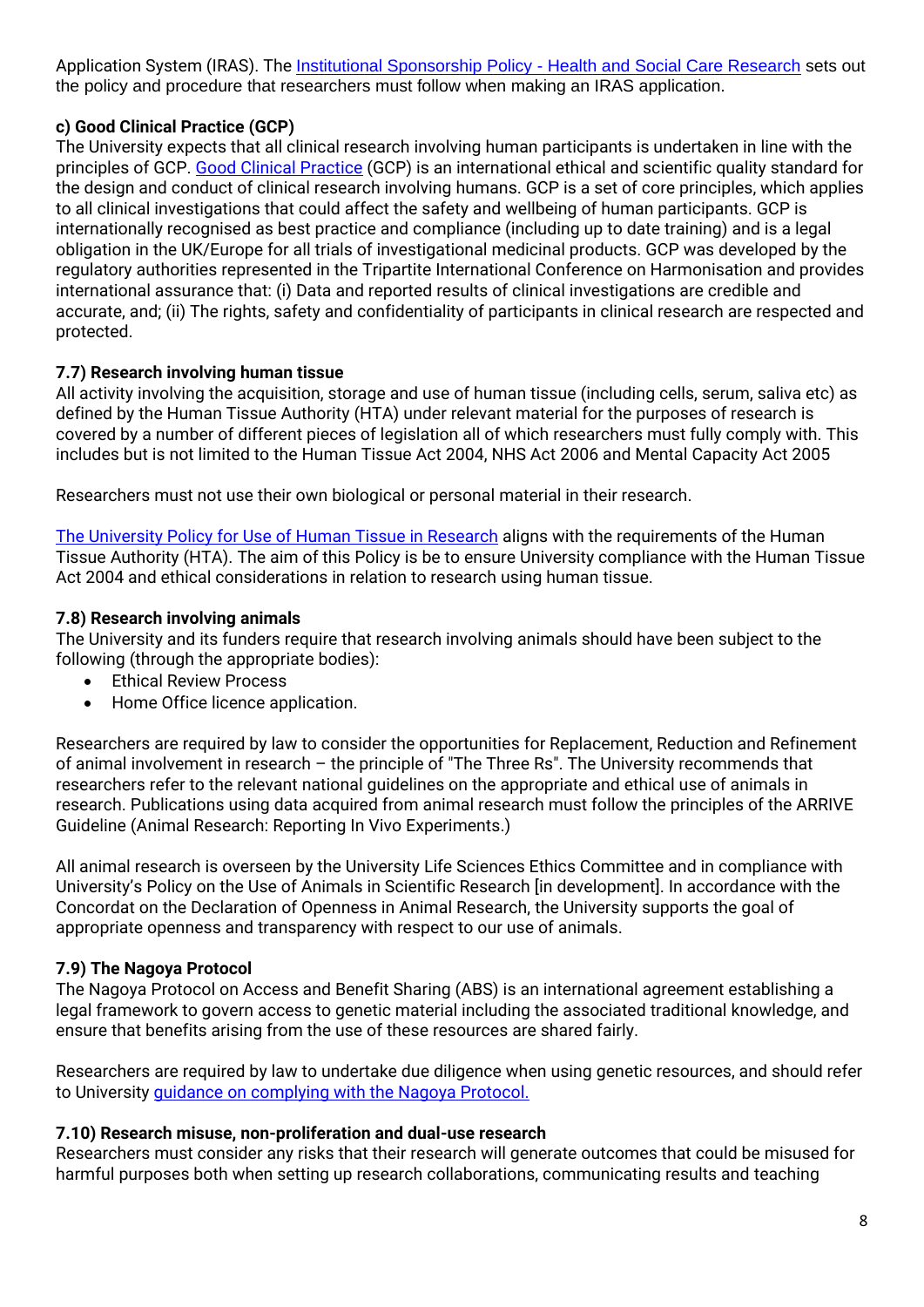(particularly teaching postgraduates in [ATAS](https://www.gov.uk/guidance/academic-technology-approval-scheme) (Academic Technology Approval Scheme) regulated subject areas). Where risks exist, they must seek advice and take active steps to minimise them.

Researchers must also comply with all legal requirements relating to non-proliferation and dual-use, particularly export controls. Export controls apply to the transfer (by any means) of goods, technology, software and/or knowledge from the UK to a destination outside the UK that may be used for military purposes or for Weapons of Mass Destruction purposes.

# **8) RESEARCH INTEGRITY**

All individuals involved in research at Wolverhampton are expected to observe the highest standards of integrity, honesty and professionalism in respect of their own actions in research and in their responses to the actions of others. This applies to the whole range of research work including, but not limited to: designing studies and experiments; generating, recording, archiving, analysing and interpreting data; sharing data and materials; applying for funding; presenting and publishing results; training new researchers, staff and students; and peer reviewing the work of other researchers. The direct and indirect contributions of colleagues, collaborators and others should be acknowledged.

The University expects research results to be checked for accuracy and consistency by the researchers responsible for them before being made public. Researchers must be able to explain and justify how results were reached.

The University is committed to upholding the commitments outlined in Universities UK's Concordat to Support Research Integrity. This requires those involved in research to abide by national, European and international standards of research integrity and to embed good practice in every aspect of their work. All researchers should be aware of their responsibilities under the Concordat. A summary of the standards to which researchers are expected to adhere is provided in the University's Statement on Research Integrity.

Further guidance on the University's expectations for integrity in research is provided by the University [Research Integrity website.](https://www.wlv.ac.uk/research/research-policies-procedures--guidelines/concordat-to-support-research-integrity/)

# **8.1) Research Misconduct**

Allegations of misconduct in research are rare but the University takes them very seriously. The University is committed to ensuring that allegations of misconduct in research are investigated with all possible thoroughness and vigour.

All members of the University, and individuals permitted to work in University institutions, have a responsibility to report any incident of misconduct, whether this has been witnessed, or is suspected.

# **8.2) Definitions of Research Misconduct**

In the context of these procedures, misconduct is taken to mean:

- a) **Fabrication**: This includes the creation of false data or other aspects of research, including documentation and participant consent.
- b) **Falsification**: This includes the inappropriate manipulation and/or selection of data, imagery and/or consents.
- c) **Plagiarism**: This includes the general misappropriation or use of others' ideas, intellectual property or work (written or otherwise), without acknowledgement or permission.
- d) **Misrepresentation**: Including:
	- i) Misrepresentation of data, for example suppression of relevant findings and/or data, or knowingly, recklessly or by gross negligence, presenting a flawed interpretation of data;
	- ii) Undisclosed duplication of publication, including undisclosed duplicate submission of manuscripts for publication;
	- iii) Misrepresentation of interests, including failure to declare material interests either of the researcher or of the funders of the research;
	- iv) Misrepresentation of qualifications and/or experience, including claiming or implying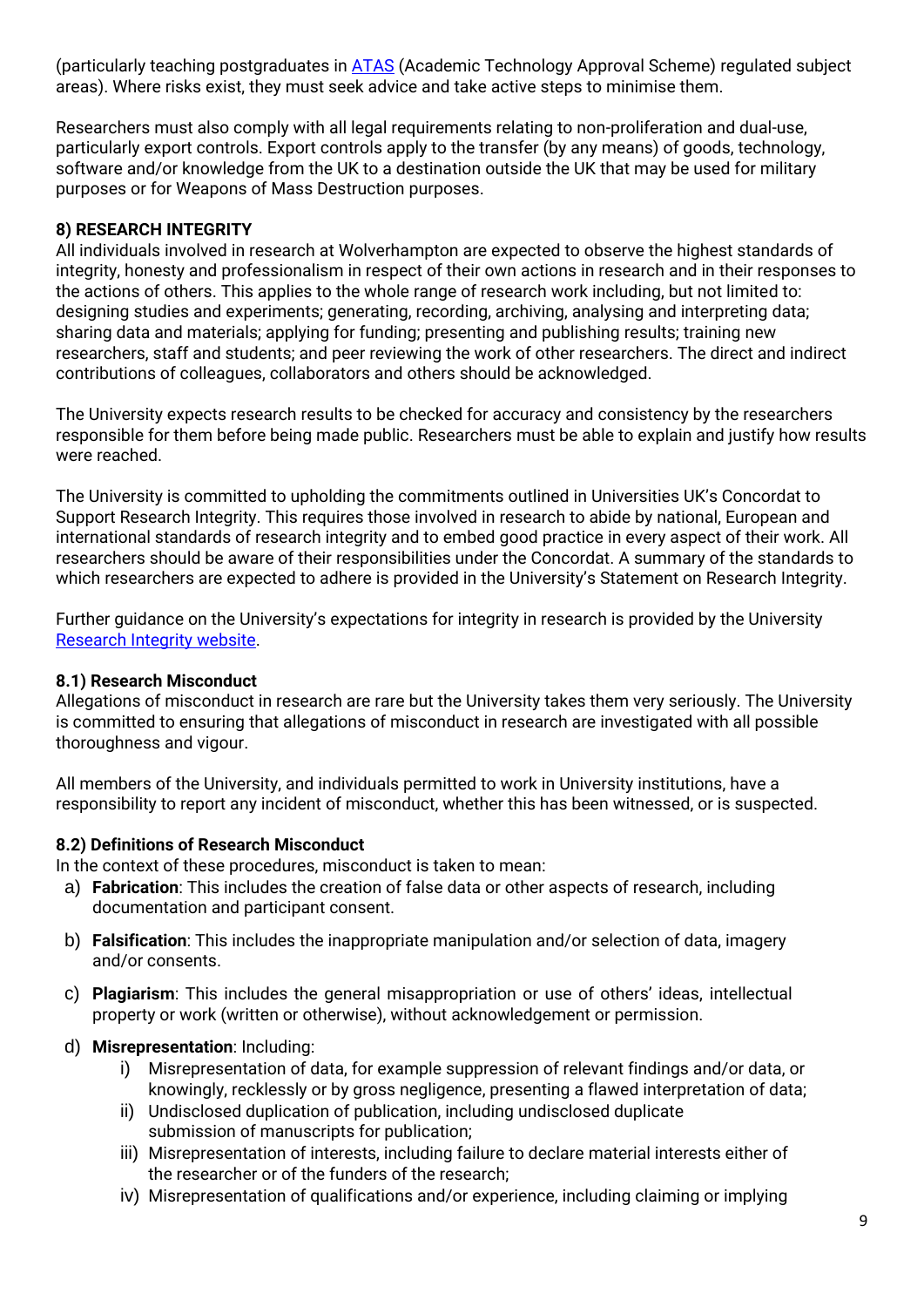qualifications or experience which are not held;

- v) Misrepresentation of involvement, such as inappropriate claims to authorship and/or attribution of work where there has been no significant contribution, or the denial of authorship where an author has made a significant contribution.
- e) **Mismanagement or inadequate preservation of data &/or primary materials**: Including failure to:
	- i) keep clear and accurate records of the research procedures followed and the results obtained, including interim results;
	- ii) hold records securely in paper or electronic form;
	- iii) make relevant primary data and research evidence accessible to others for reasonable periods after completion of the research;
	- iv) manage data according to the research funder's data policy and all relevant legislation;
	- v) wherever possible, deposit data permanently within a national collection.
- f) **Breach of duty of care**, which involves deliberately, recklessly or by grossnegligence:
	- i) disclosing improperly the identity of individuals or groups involved in research without their consent, or other breach of confidentiality
	- ii) placing any of those involved in research in danger, whether as Respondents, participants or associated individuals, without their prior consent, and without appropriate safeguards even with consent; this includes reputational danger where that can be anticipated;
	- iii) not taking all reasonable care to ensure that the risks and dangers, the broad objectives and the sponsors of the research are known to participants or their legal representatives, to ensure appropriate informed consent is obtained properly, explicitly and transparently;
	- iv) not observing legal and reasonable ethical requirements or obligations of care for animal subjects, human organs or tissue used in research, or protection of the environment;
	- v) improper conduct in peer review of research proposals or results (including manuscripts submitted for publication); this includes failure to disclose conflicts of interest; inadequate disclosure of clearly limited competence; misappropriation of the content of material; and breach of confidentiality or abuse of material provided in confidence for peer review purposes.
- g) **Improper dealing with allegations of misconduct**: failing to address possible infringements, such as attempts to cover up misconduct and reprisals against whistle-blowers, or failing to adhere appropriately to agreed procedures in the investigation of alleged research misconduct accepted as a condition of funding. Improper dealing with allegations of misconduct includes the inappropriate censoring of parties through the use of legal instruments, such as non-disclosure agreements

The University's approach to managing these issues relating to members of staff is described in detail in the University's Procedures for dealing with allegations of misconduct in research (staff) [https://www.wlv.ac.uk/media/departments/research/documents/Procedures-for-dealing-with-allegations](https://www.wlv.ac.uk/media/departments/research/documents/Procedures-for-dealing-with-allegations-of-misconduct-in-research-(staff)-(2019-20).docx)[of-misconduct-in-research-\(staff\)-\(2019-20\).docx](https://www.wlv.ac.uk/media/departments/research/documents/Procedures-for-dealing-with-allegations-of-misconduct-in-research-(staff)-(2019-20).docx) .

The procedures relating to discipline of students for misconduct in the prosecution of research are set out in the Student Disciplinary Regulations.

# **8.3) Conflict of interest**

Researchers should declare and manage any real or potential conflicts of interest, both financial and professional. Section 4: Staff Interests of the [University's Transparency Policy](https://www.wlv.ac.uk/media/departments/office-of-the-vice-chancellor/documents/Transparency-Policy.pdf) contains further information on the declaration of personal interests.

Researchers should ensure that they abide by any conflict of interest requirements of funders or that are otherwise relevant to their research.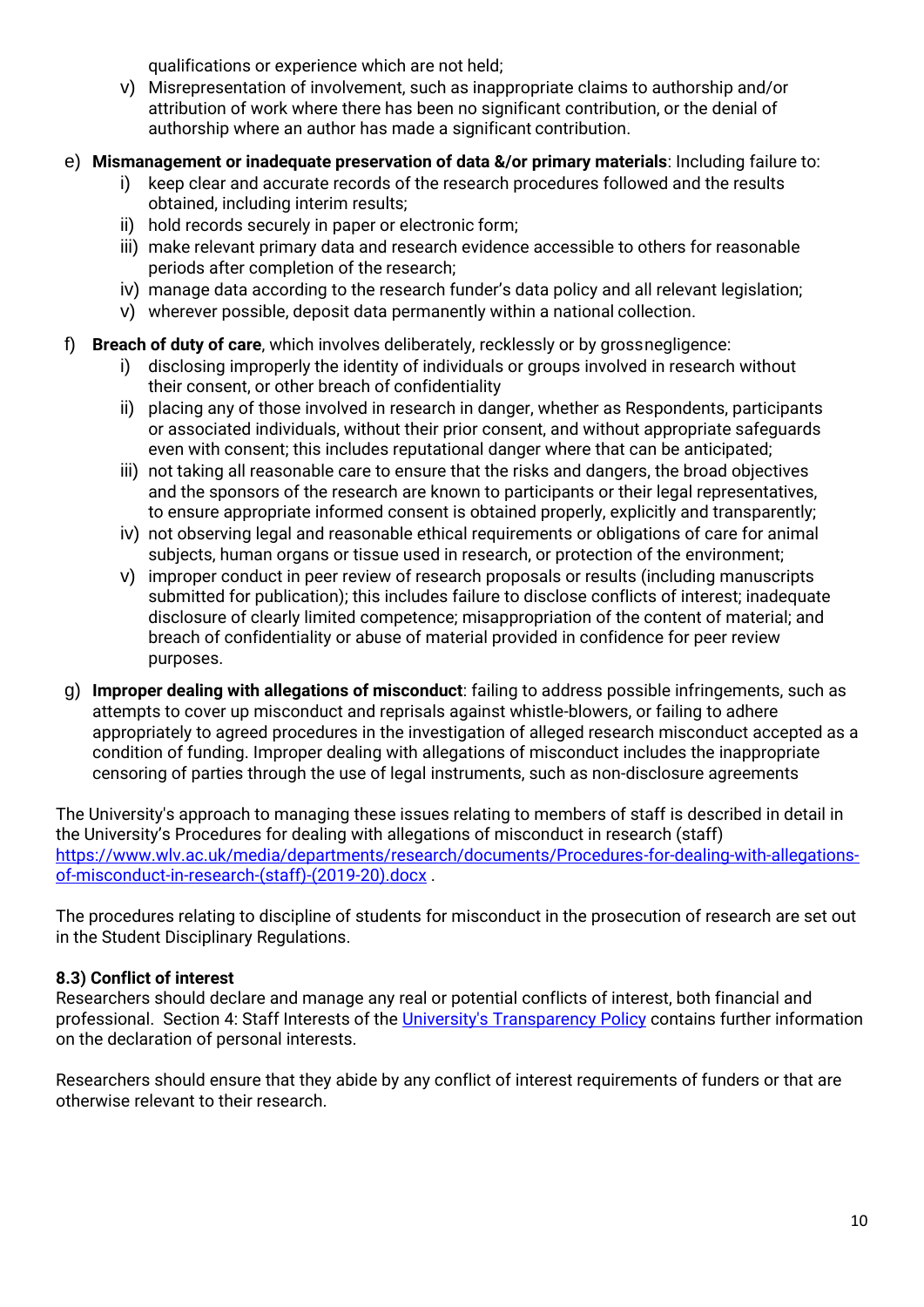#### **9) OPEN RESEARCH**

Open Research refers to the principle that all knowledge should be open and accessible as early as possible in the discovery process. This includes results, data, protocols, published outputs and other aspects of the research lifecycle. Open Research is collaborative, transparent, reproducible and publicly available and at its core is the principle that research brings the most benefits the more widely it is shared.

Open Research is being increasingly recognised in the policies of research funders, organisations and publishers as a way to accelerate the progress and impact of research by making the process more transparent, collaborative and efficient. This is articulated in the University's [Open Research Statement.](https://www.wlv.ac.uk/media/departments/research/documents/Open-Research-Statement.pdf)

Whilst recognising the need for researchers to protect their own intellectual property rights (IPR), the University encourages researchers to be as open as possible in discussing their work with other researchers and with the public. The aim in disseminating charity-funded or University research is to increase knowledge and understanding: its purpose should not be primarily to seek publicity for the researcher, for the University or for the funder.

The University is committed to disseminating research and scholarship as widely as possible, whilst affirming academic freedom to choose the location and nature of publication. In keeping with this commitment, the University supports its staff in making their research available through Open Access. Where research funders include Open Access requirements as a condition of grant funding, researchers are expected to ensure that they comply with such requirements. Researchers should familiarise themselves with the University's [Open Access Publications Policy.](https://www.wlv.ac.uk/media/departments/research/documents/Open-Access-Publications-Policy.pdf)

All researchers must ensure all scholarly outputs are recorded in Elements, the University Current Research Information System (CRIS), which in turn ensures that research publications are made available online via WIRE, the University's institutional repository.

Once results have been published, the University expects researchers to make available relevant data and materials to other researchers, on request, provided that this is consistent with any ethical approvals and consents which cover the data and materials, confidentiality considerations, and any intellectual property rights in them. Many funders will have data sharing policies that must be abided by where appropriate. Funders recognise that publication of the results of research may need to be delayed for a reasonable period pending protection of any intellectual property arising from the research. Any such periods of delay in publication should be kept to a minimum and this should normally be no more than three months.

Researchers should be especially careful when discussing work that is not complete or has not been published, particularly if it has not undergone peer review.

# **10) LEADERSHIP AND CO-OPERATION**

Heads of institutions and their senior colleagues should ensure that a research climate of mutual cooperation is created in which all members of a research team are encouraged to develop their skills and in which the open exchange of ideas is fostered.

Efforts should also be made to foster an environment where research is conducted in accordance with good research practice and to ensure that all those involved in research are made aware of these guidelines and related policies and guidelines. Senior researchers should make particular efforts to help new members of the research community understand and adopt best practice. Within a research group, responsibility to ensure that good research practice is maintained throughout the research process ultimately lies with the group leader.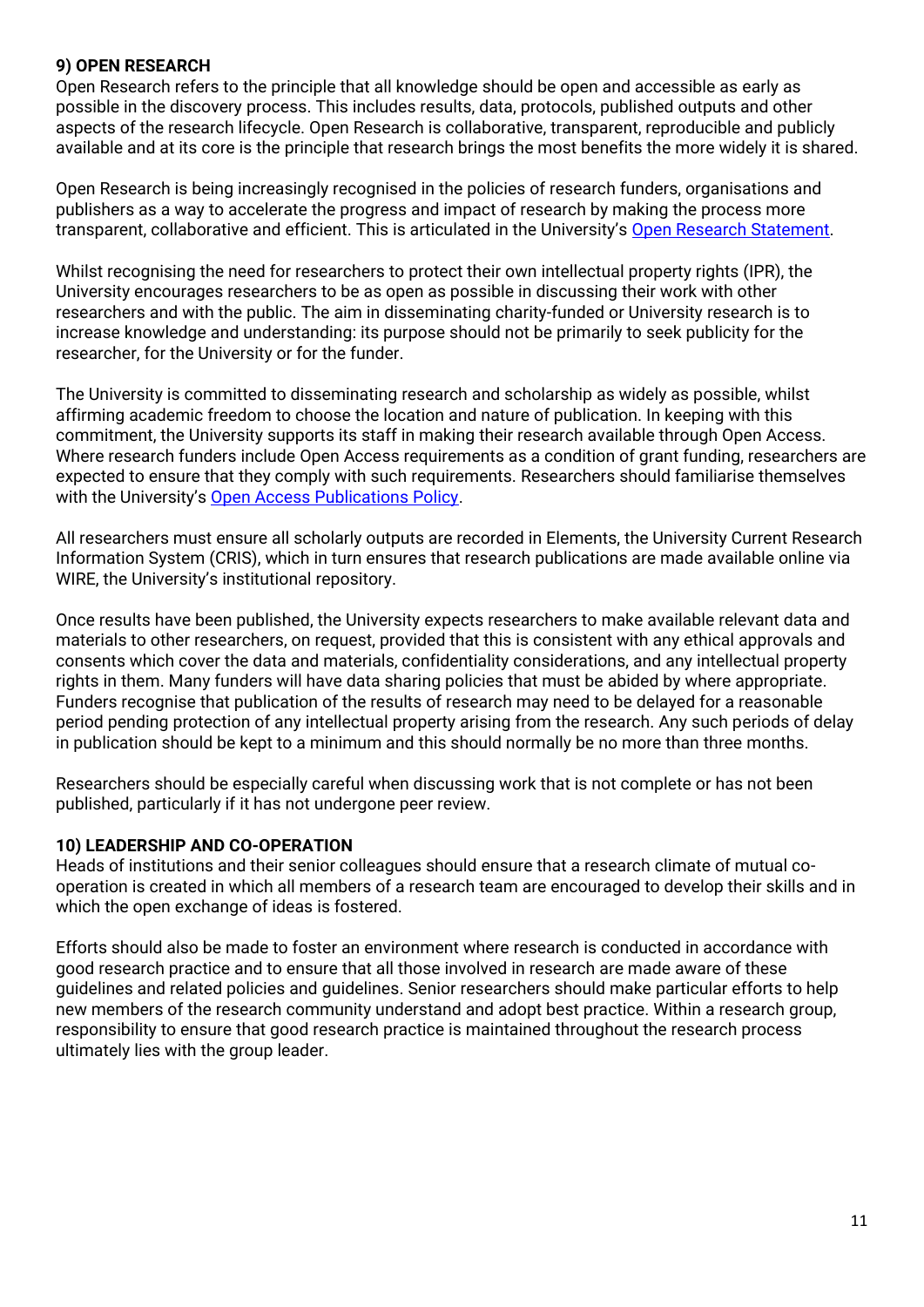# **11) SUPERVISION**

All members of staff engaged in supervision are required to ensure that they achieve and maintain expertise in supervision practice. All supervisors are expected to be aware of current University regulations governing research degrees, to be aware of the requirements of all relevant research policies, procedures and guidelines.

The University also provides guidance for supervisors and the [Research Supervisor Handbook](https://www.wlv.ac.uk/media/departments/office-of-the-vice-chancellor/documents/Research-Supervisor-Handbook-2018-19.pdf) clearly sets out supervisor responsibilities.

The University wishes to ensure that appropriate training and direction of research and supervision of researchers is available. Training in supervisory skills is provided by the Doctoral College as part of the University's staff development programme.

All supervisors should ensure that their supervisees receive appropriate and timely training in research design, regulatory and ethical approval and consent, equipment use, confidentiality, data management, record keeping, data protection, and in the protection of IP.

Supervisors should supervise all stages of the research process, including outlining or drawing up a hypothesis, preparing applications for funding, the design of experimental or research protocols, data recording and data analysis, and writing the thesis.

# **12) TRAINING**

The University offers many courses to enable students and new researchers to understand and adopt best practice in research as quickly as possible. Supervisors should encourage students and colleagues to attend relevant courses as part of their overall career development. Lists of courses are available on the [Doctoral College web site.](https://www.wlv.ac.uk/research/the-doctoral-college/research-students/research-skills-development-workshops/) Researchers should also be aware of training offered locally by their School or Department.

# **13) PRIMARY DATA, SAMPLES AND EQUIPMENT**

#### **13.1) Ownership and responsibilities**

There should be clarity at the outset of the research as to the ownership and use of, where relevant:

- Data and samples used or created in the course of the research
- The results of the research
- Patient questionnaires
- Equipment paid for by funders.

The responsibilities and procedures for the storage and disposal of data and samples (including compliance with the requirements of any ethics committee) should be made clear at the commencement of any project. Any research collaboration agreement relating to the research should contain clauses describing any necessary arrangements.

#### **13.2) Research data**

Research data should be generated using sound techniques and processes and accurately recorded in accordance with good research practices. When collecting personal data, researchers must comply with data protection legislation. This will include explaining to any participants in their research what they will be doing with their data, who will have access to it, and who (if anyone) they intend to pass it to outside the University. This is doubly important to researchers who intend to share the personal data of their research participants with any collaborators or funders based outside of the EEA, in which case the consent of the research participants is usually required for the transfer to be deemed lawful.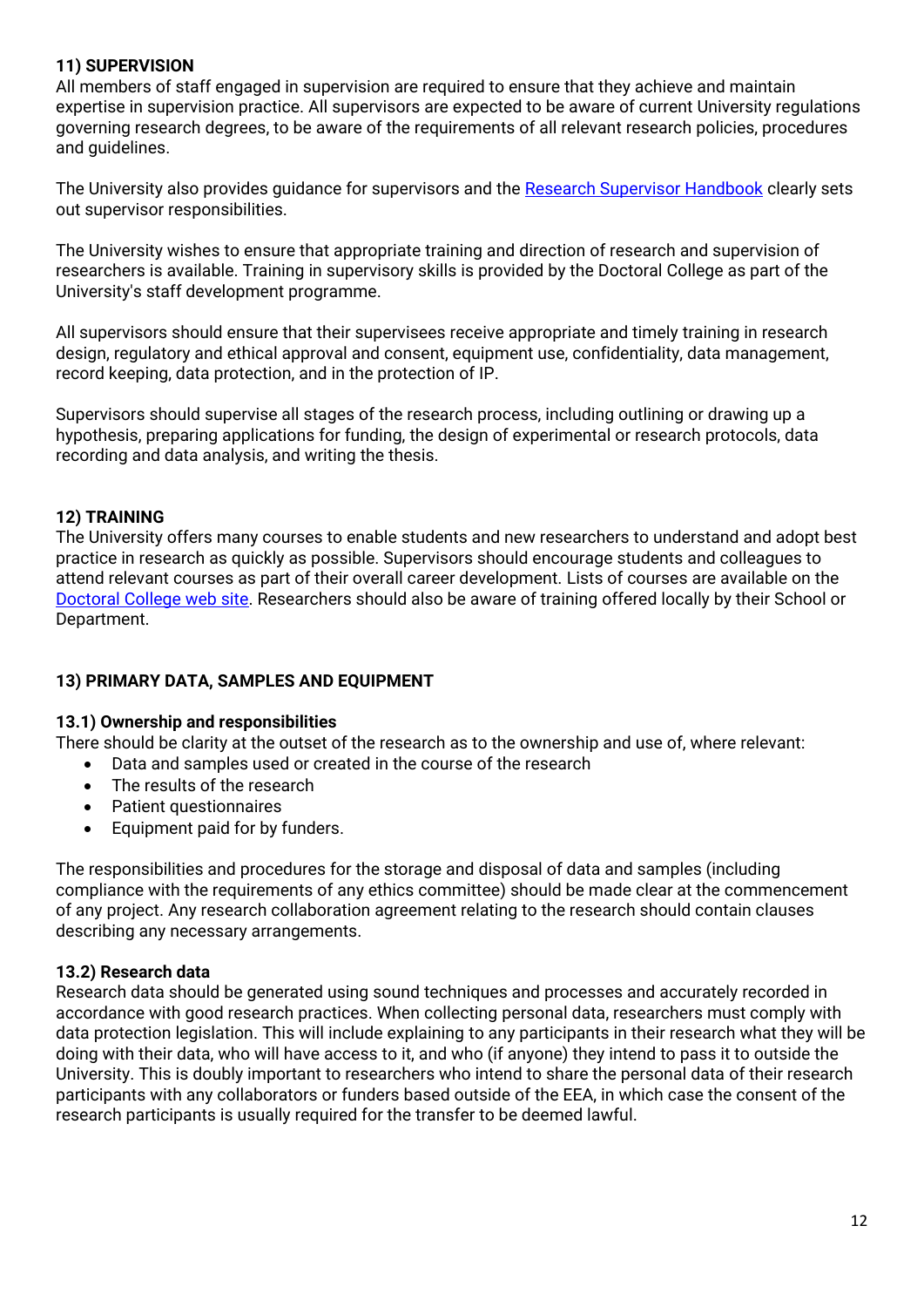All research data must be managed and curated effectively throughout its lifecycle to ensure integrity, security and quality and where possible to support new research and research data sharing. Data stored locally on a computer should be backed-up. Electronic files containing personal data should be encrypted or password protected and access to them should limited to as few people as possible. It is of paramount importance that confidentiality, where required, is maintained. Researchers should familiarise themselves with the University's [Research Data Management Guidance](https://www.wlv.ac.uk/research/research-policies-procedures--guidelines/research-data-management/) and Research [Data Management Policy.](https://www.wlv.ac.uk/media/departments/research/documents/Research-Data-Management-Policy.pdf)

Retention periods for research data will vary according to specific contractual requirements and the nature and sensitivity of the research. Most funders consider a minimum of ten years after the completion of a project to be an appropriate period. However, research based on clinical samples or relating to public health may require longer storage to allow for long-term follow-up to occur. Researchers should adhere to guidance provided by funding bodies, professional guidance, as well as the [University document retention](https://www.wlv.ac.uk/media/departments/office-of-the-vice-chancellor/Retention-Schedule---DRAFT-v1.2_-170418-(2)-FINAL.pdf)  [schedule.](https://www.wlv.ac.uk/media/departments/office-of-the-vice-chancellor/Retention-Schedule---DRAFT-v1.2_-170418-(2)-FINAL.pdf)

# **13.3) Record keeping**

Researchers should keep clear and accurate records of the procedures followed and the approvals granted during the research process, including records of the interim results obtained as well as of the final research outcomes. This is necessary not only as a means of demonstrating proper research practice, but also in case questions are subsequently asked about the conduct of the research, the results obtained, or inventorship on patentable inventions.

# **14) DISSEMINATION, PUBLICATION OF RESULTS & AUTHORSHIP**

# **14.1) Dissemination & Publication**

The University encourages the publication of and dissemination of results of high quality research but believes that researchers must do this responsibly and with an awareness of the consequences of any such dissemination in the wider media. Dissemination will normally be a requirement of research council and charity funding.

Arrangements and responsibilities for the publication of results should be taken into account when planning a study and should ideally be agreed by all investigators at the outset. These should be revisited where role and contributions change over the life cycle of the study. Such discussions might include authorship, authorisation for the content of papers, and the intended place of publication.

Researchers should take into account the following guidance when publishing or disseminating their research or research findings including any plans they may have to publish or publicise research at conferences or on web sites:

- a) Funding sources should normally be acknowledged in any publication or publicity.
- b) Results of research should be published in an appropriate form.
- c) Anyone listed as an author on a paper should accept responsibility for ensuring that he or she is familiar with the contents of the paper and can identify his or her contribution to it. Honorary authorship is not good practice.
- d) The contributions of formal collaborators and all others who directly assist or indirectly support the research should be both specified and properly acknowledged.
- e) Researchers should make every effort to ensure that research is disseminated in a responsible manner, in such a way that results are not overstated. The Research Communications team can provide advice on research dissemination.
- f) Similarly, in accordance with the Concordat on Openness on Animal Research, where research has been conducted using animal models, this should be clearly stated in press materials and news stories.

Examples of good publication practice can be found in the [Committee on Publication Ethics guidelines,](https://publicationethics.org/guidance/Guidelines) the [International Committee of Medical Journal Editors Recommendations](http://www.icmje.org/recommendations/) and on the [Nature website.](https://www.nature.com/nature/for-authors)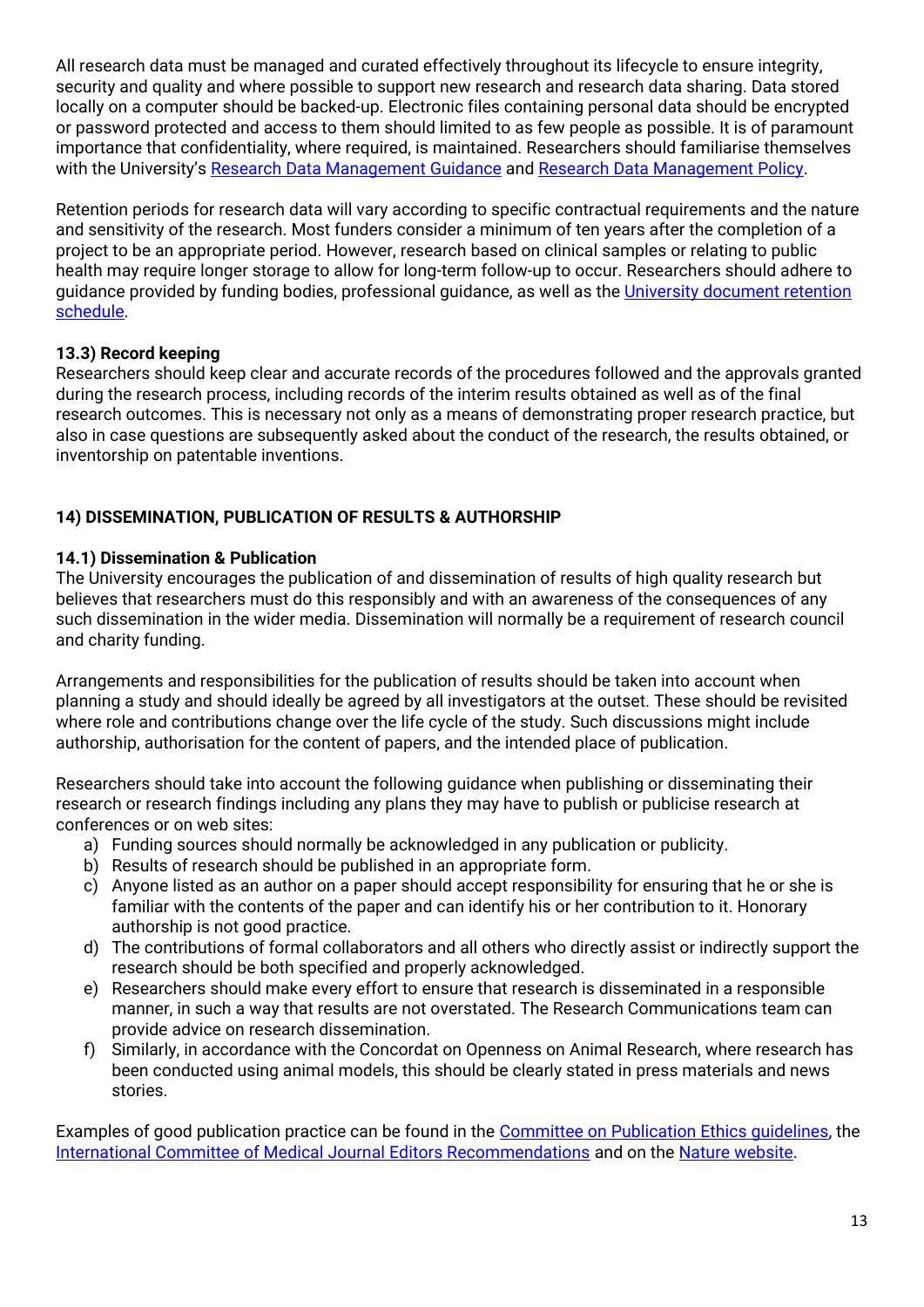# **14.2) Publicity**

Publicity may also be important to industrial funders and to fund-raising charities and is increasingly important to the University itself. Advice on press releases and publicity can be obtained from External Relations.

# **14.3) Academic Authorship**

The University has set out principles for determining authorship of publications in the [Academic Authorship](https://www.wlv.ac.uk/media/departments/research/documents/Academic-Authorship-Policy.docx)  [Policy.](https://www.wlv.ac.uk/media/departments/research/documents/Academic-Authorship-Policy.docx) The purpose of this policy is to ensure:

- a) Researchers who participate in investigation and other academic activities are equitably acknowledged and their contributions are fairly represented;
- b) The work of others is citied and referenced appropriately and acknowledgement of authorship is given to those making a substantial scholarly contribution to the output;
- c) The criteria for attribution of authorship of all research outputs is clarified and appropriate steps to confirm authorship are taken prior to any submission of research outputs for publication; and
- d) The University complies with all relevant external guidelines relating to the attribution of authorship.

# **14.4) Peer Review**

Peer review is an important part of good practice in the publication and dissemination of research findings. Wherever possible, research undertaken by University staff should undergo peer review prior to it being published, publicised or disseminated. If research is placed in the public domain before peer review has been undertaken, it is good practice to make this clear in any publicity.

Researchers who act as peer reviewers should do so accurately and honestly. They should maintain confidentiality and not retain or copy and material submitted to them for peer review. They should not make use of research or research findings from a paper under review without the express permission of the author(s) and should not allow others to do so.

# **15) INTELLECTUAL PROPERTY**

The University, which has charitable status, carries out research and the research councils and charities fund research for public benefit and not for direct commercial or private gain. Public benefit may arise from education, i.e. the gain of knowledge that is placed in the public domain, or in the case of biomedical research improvement in the treatment or care of patients or in the prevention or cure of diseases. Although the University cannot carry out research solely for the purpose of commercial gain, commercial benefit from the exploitation of the results of research may, subject to expectations of funders, accrue to their inventor(s), the University and, by agreement, to the funder of the research. Commercialisation may also be the most effective means of disseminating research results and accruing public benefit.

Researchers must be mindful that the public disclosure of inventions or potentially patentable ideas before registration may prejudice the opportunity to exploit fully the fruits of such research.

Additionally, where the research is funded or part-funded by a third party, in particular for industrially sponsored research, the contractual agreement associated with the funding must be adhered to.

Once any IP arising from their research programme has been protected, and the results have been published, the University expects researchers to be able to make available relevant data and materials to other researchers, on request. However, such release of data and materials should be consistent with ethical principles governing consent, confidentiality and anonymity, and should respect any intellectual property rights that arise either as a matter of general legal principles or specifically as a result of a research contract.

Researchers should familiarise themselves with the University's [Intellectual Property Policy.](https://www.wlv.ac.uk/media/departments/office-of-the-vice-chancellor/documents/Intellectual-Property-Policy---Version-3---approved-July-2016.pdf)